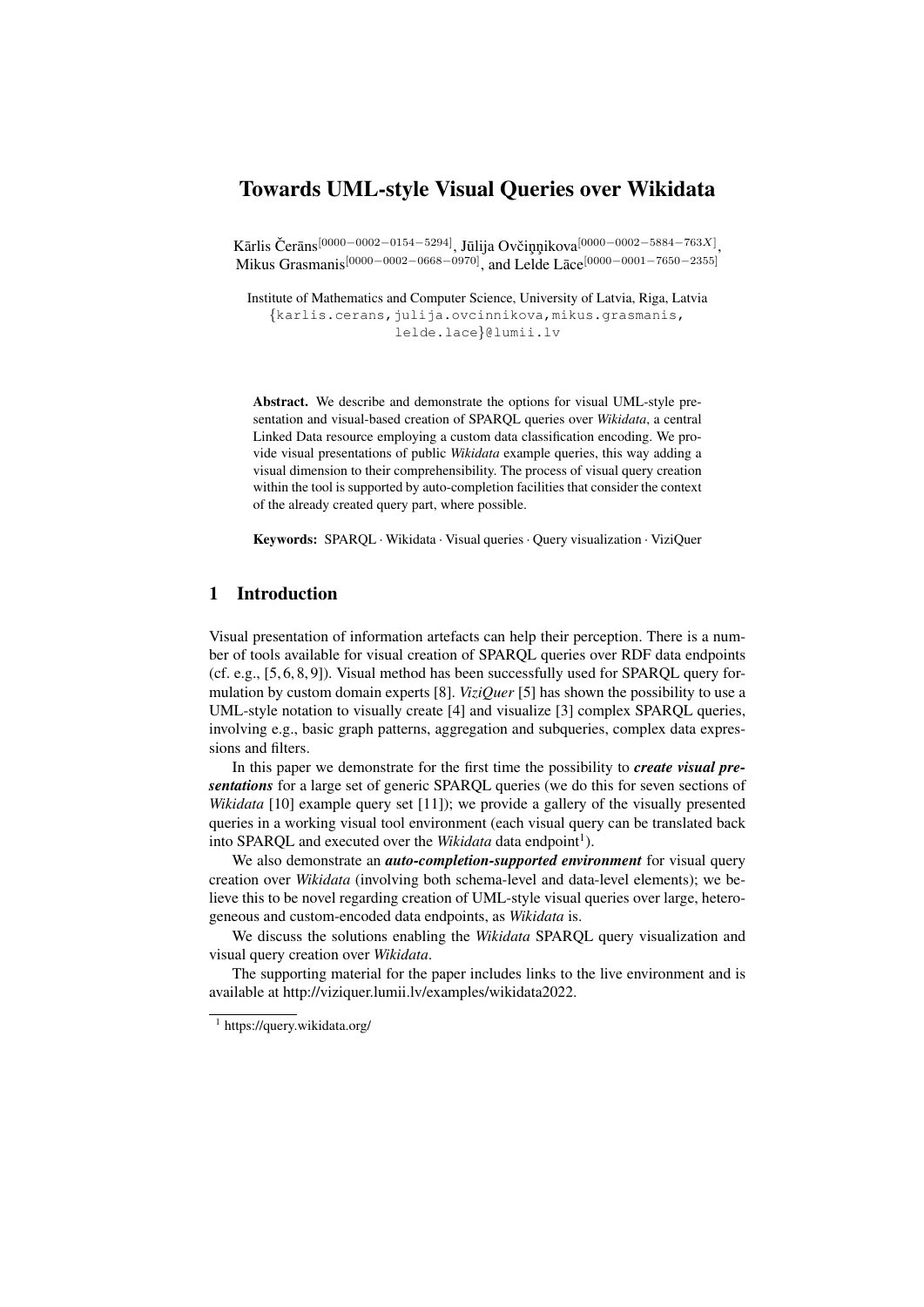

Fig. 1: Human eye colors by gender

## 2 Visual Query Notation

A UML-style visual query in *ViziQuer* involves query nodes describing variables or resources; each node can have a possible class name and an attribute specification list. There is a main query node (orange round rectangle) in the query. The edges that connect the nodes usually correspond to links among the node variables or resources (there can be "same-instance" links, labelled by  $'=='$ , and "empty" links that do not specify a data connection, labelled by '++', as well). Textual condition/filter fields, along with aggregation and query nesting options are available, as well.

We refer the reader to [1] for *ViziQuer* basic constructs and design rationale explanation, [5] for tool description and [4] for its syntax and semantics.

Figure 1 shows a simple query looking for eye color statistics of humans by their gender in both the visual notation and in SPARQL (the prefix definitions are omitted).

For visual queries over *Wikidata* we use a *presentation by label* approach for its entities (classes, properties, individuals) to ensure direct readability of the visual query presentation. The entity IRI fragment information is maintained in the entity presentation to ensure that it is unanimous, and to enable easier connecting the visual queries with other approaches for exploring, querying, and analyzing the *Wikidata* data.

The UML-style visual notation allows for a *single designated classification triple* to be shown in the prominent UML class position within a query node. Usually, this triple is based on the *rdf:type* property. In *Wikidata*, the most informative classification property is *wdt:P31* ("instance of"), therefore this property is used to link a query node instance corresponding to a query node with the item visualized as UML class name. One also can specify a classification of an instance to be "indirect", thus making the instance-to-class relation to become *wdt:P31/wdt:P279\** (*wdt:P279* is a "subclass of" relation).

The visual notation has also custom means (e.g., {*+ label*}) to support the *label service extension* in SPARQL queries over *Wikidata* that instructs finding meaningful entity characterization in query results (this option is used widely in the *Wikidata* SPARQL query examples [11]). The languages of the label service, if not being the default set, can be specified on the level of the entire query, or a subquery.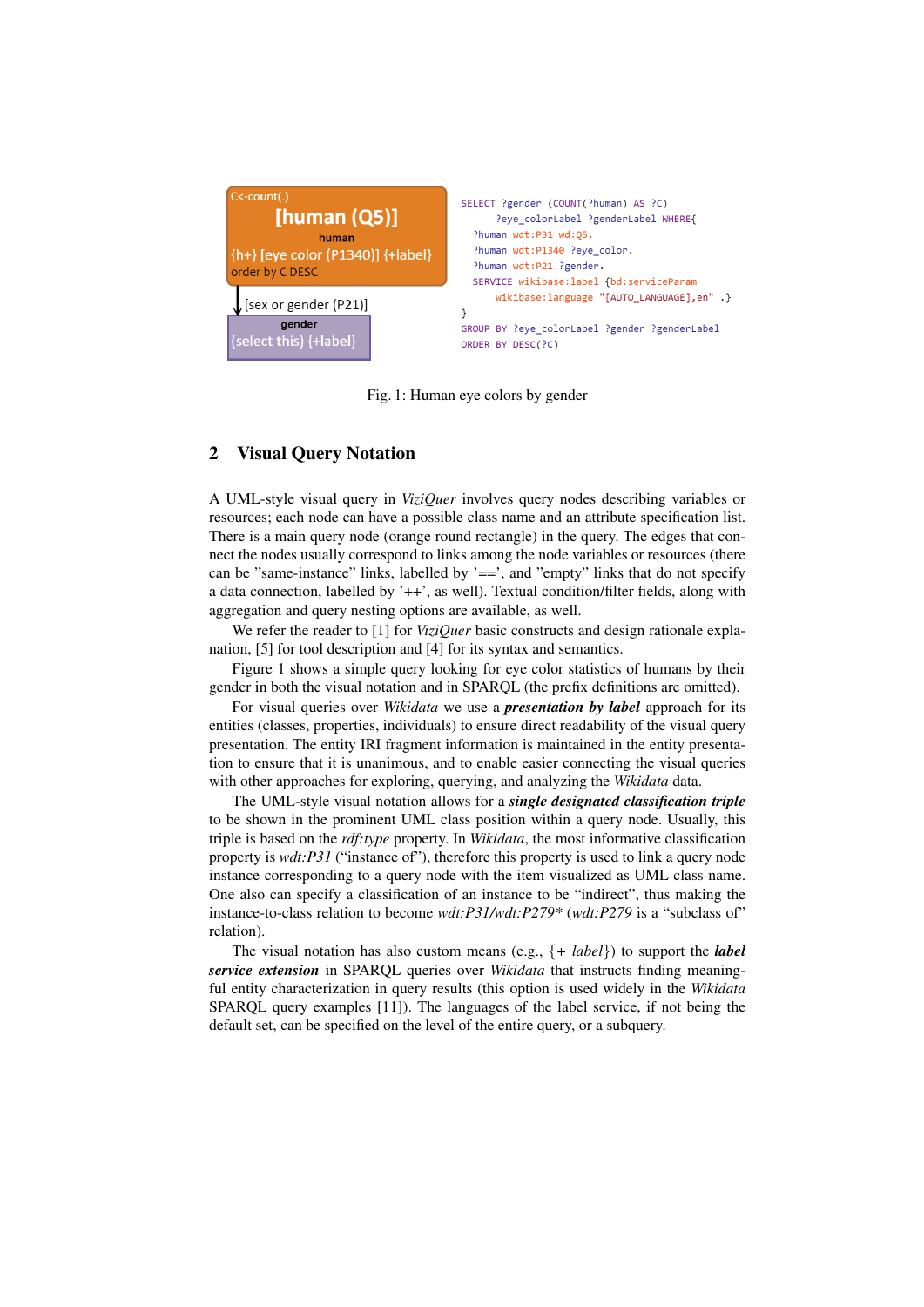The visual query notation contains full information about a query (in the context of a given data set schema). It is possible to *generate the query SPARQL form*, as well as to *execute the query* from the visual environment. The *reverse translation (visualization)* of SPARQL queries into the visual notation is available, as well (cf. Section 3).

### 3 SPARQL Query Visualization and Visual Query Library

The principal advantages of a *visual UML-style query presentation* of a SPARQL query (presumably used to *accompany*, not to replace the textual query form) lie within

- presenting the *classification and attribute selection triples* in a compact notation (that involves just a class or property name within a query node), and
- splitting the query over *multiple visual elements* to reduce the local complexity of any visually separated query part.

An important feature of visual *Wikidata* SPARQL query presentation comprehension is also inclusion of the *entity labels* within the query presentation.

The automated visualization of SPARQL queries (cf. [3]) can be possible due to the rich visual query constructs supported by the ViziQuer notation (cf. [1]). It has been used to create a visual query library from the *Wikidata* SPARQL query example set (a manual positioning of the query nodes is done after the automated query visualization). The query visualization module has been expanded from [3] to consider the special query encoding and custom query constructs that are typical for the queries over *Wikidata*.

There are currently 105 queries in the library that have been obtained from 120 considered SPARQL queries from the *Wikidata* example query set [11]. A query is said to be visualized successfully if the obtained visual query can be translated back into a query producing the same results (the notion of mathematical equivalence is adopted if both queries time out or produce empty results). The obtained ratio of 87.5% successfully visualized queries is encouraging<sup>2</sup> as the considered queries are meant to make sense to actual SPARQL query writers and illustrate various aspects of the SPARQL query creation.

The visual *Wikidata* query library is available as a project within *ViziQuer* environment, accessible from the paper's support page. The support page also lists the most recent standings regarding the *Wikidata* example query visualization success rates.

#### 4 Visual Query Environment

The visual query environment provides a visual-centered interactive interface for query creation, starting from the query initialization (query seeding) by a class, a property or

<sup>&</sup>lt;sup>2</sup> The current successful visualizations by the example set sections are: Simple queries 20 (of 21), Lexeme queries 17 (17), Wikibase predicates 7 (8), Wikimedia projects 13 (13), Entertainment 17 (20), Computer Science and Technology 9 (11), Biology and Medicine 22 (30). We expect to reach 90% threshold in near future.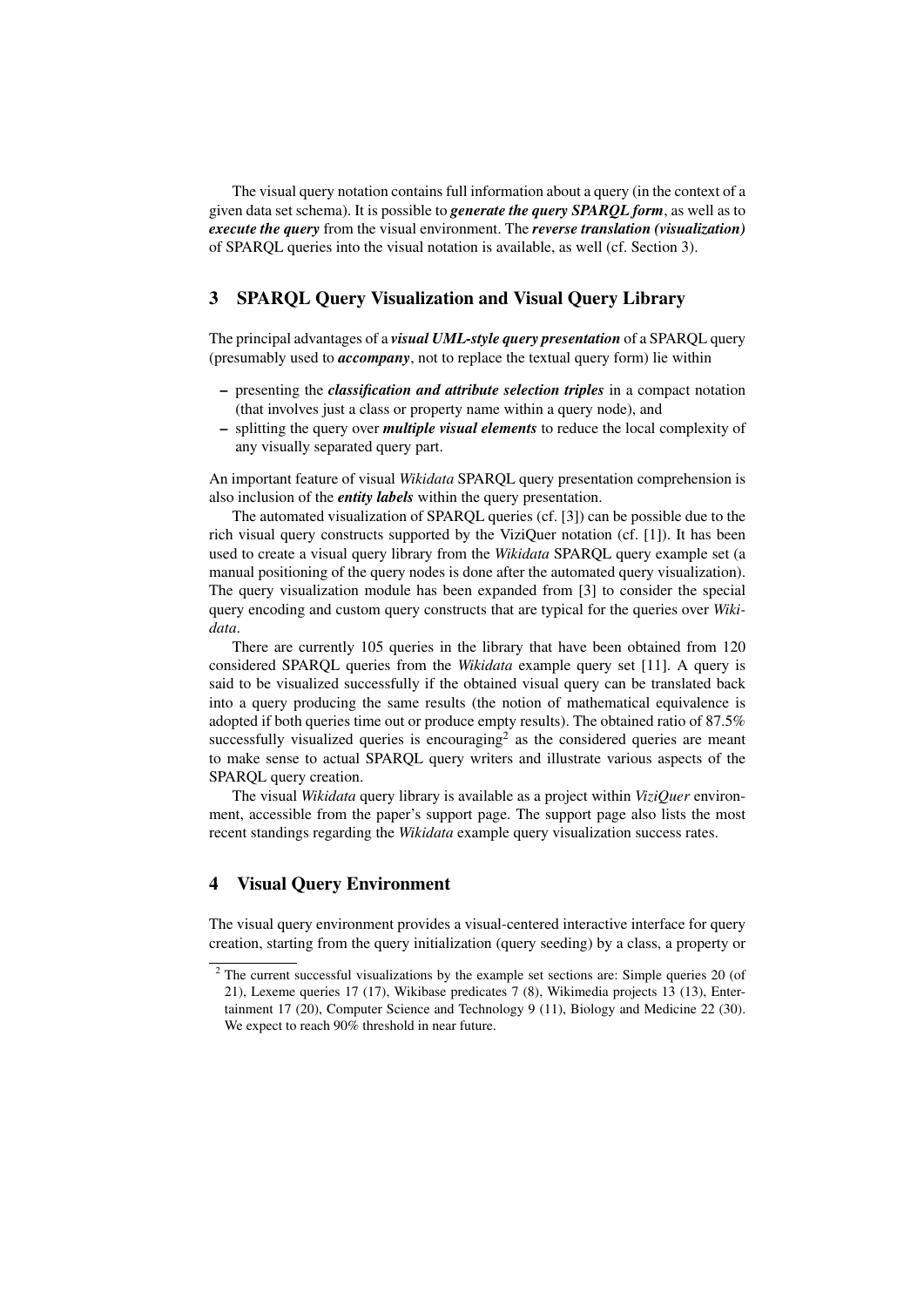an individual, followed by query expansion (query growing) that includes adding information to query nodes (class name, instance URI, attributes and aggregations, filters, ordering and slicing), or adding linked nodes to the query.

The principal element for both query seeding and query growing is auto-completion that is expected to offer to the user meaningful options of choosing the elements relevant for a particular context, including a name text search option.

For seeding a query from a class or property name, as well as for choosing a property in a context of a class name, or a class name in a context of a property, a custom relational database of holding the class and property names, as well as their relations is used (a similar solution over *DBPedia* has been described in [2]); the data has been extracted from the public *Wikidata* SPARQL query endpoint by a similar set of queries. Seeding and growing of queries by individual names is currently done via public *Wikidata* entity search API.

### 5 Discussion and Conclusions

The demonstrated work shows a possibility to adapt rich UML-style visual query solutions to work with *Wikidata* that is a large and heterogeneous Linked data collection and uses custom data encoding conventions. The implementation of the *ViziQuer* tool has demonstrated the necessary flexibility to incorporate the required custom solutions.

The library of query visualizations demonstrates the richness of extended UMLstyle visual notation in encoding SPARQL queries of varying complexity. The possibility to obtain a visual presentation of a SPARQL query provides a benefit of an extra structural view over it<sup>3</sup>. The extent of this benefit and the scope of the users and queries over which it is substantial is to be determined within a future work.

The choice of UML-style diagrams for SPARQL query visualizations can be rightfully questioned. The current proposal is an expansion of an existing visual query creation and SPARQL query visualization approach (that has clear benefits in the case of smaller and more class-oriented data endpoints) to handle the queries typical for the *Wikidata* environment. Its shortcomings can be overcome by further improvements or alternative SPARQL query visualization and/or visual query creation approaches that are aimed at serving the SPARQL query comprehensibility and exploit the visual query presentation dimension in query creation.

From the visual query creation perspective an important future work would be to refine the query completion services to allow class-specific instance suggestions (e.g., by integrating a FAAS-style component [7]), property-property connections (like in [2] for *DBPedia*) and property-instance connections (what instances can be subjects and what instances can be objects of triples with a certain property). A general observation, however, is that a context-sensitive auto-completion solution is also going to be demanding in computing resources; therefore, a balance of the auto-completion specificity and available resources is to be sought for.

Acknowledgements This work has been partially supported by a Latvian Science Council Grant lzp-2021/1-0389 "Visual Queries in Distributed Knowledge Graphs".

 $3$  This would apply to any potential user, encountering a SPARQL query.